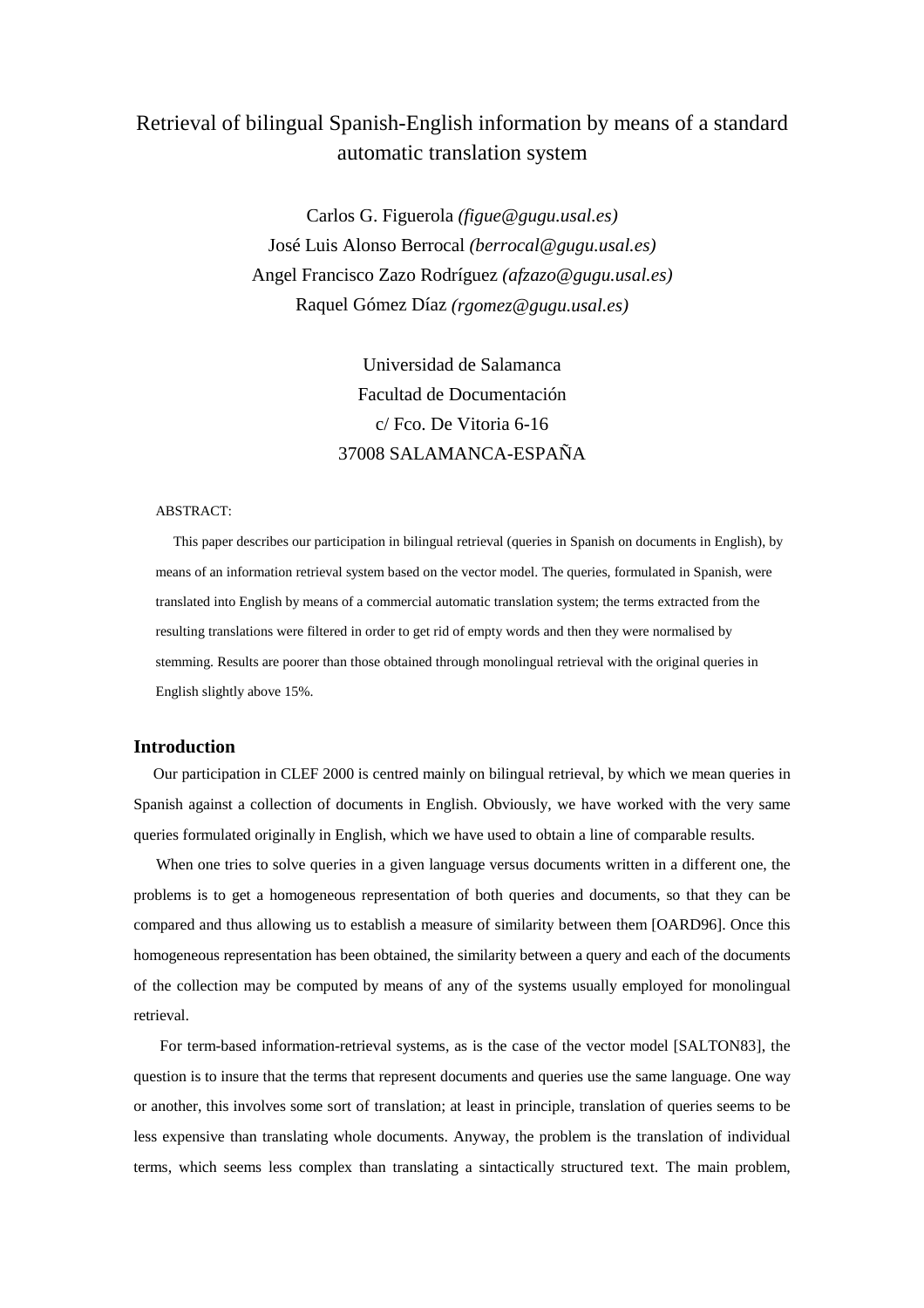beyond using a machine-readable bilingual dictionary, is to disambiguate those terms: each of them may have different meanings and each of them will have a different equivalent in the other language. It is not easy to determine the proper equivalents for each case and several methods have been proposed with this purpose [AGIRRE2000]; final results depend, to a large extent, of the quantity and quality of semantic knowledge contained in the lexicons and dictionaries employed .

 An obvious alternative to approach the problem of bilingual retrieval is to use some automatic translation system; there is quite a number of commercially available systems. However, these systems are not too well liked, since in general terms the translations they produce contain many mistakes and, occasionally, are not acceptable from a linguistic point of view. It must be noticed, however, that the linguistic requirements of retrieval systems are rather lower than those of the persons who must read and understand the translations [HULL96]. In fact, many information-retrieval systems do not use or consider syntactic constructs and, when terms experience some kind of normalisation process, they ignore morphology.

 The utilisation of one of these automatic translation commercial systems poses no difficulties and, in our case, lacking experience in bilingual retrieval, seems to be a good way to start on this subject.

#### **Experiment**

 The retrieval engine we have is used is our own software, which we call Karpanta [FIGUEROLA2000]. It is a simple program, based on the vector model, and it has been designed with educational (vs. productivity) purposes. It works, although it is rather slow for large numbers of documents. On the other hand, the goal of our work is to check the efficiency of a standard automatic translation system when it is applied to information retrieval; rather than as a monolingual retrieval technique.

 Hence, we used Karpanta to index the whole lot of documents (in English), keeping all of their fields. We had eliminated empty words previously, using a standard list of empty English word that consists of approximately 200 words.

 Non-empty words were stemmed by means of Porter's well-known algorithm [PORTER80]. This was done by means of a Perl script that implements the above algorithm; this script has been spread widely by CPAN [PHILLIPS95]. The weights of the terms or stems we obtained were calculated by means of the usual scheme of term frequency in the document x IDF.

 The original queries, in English, were dealt with in the same way. We used all of their fields, empty words were eliminated and thus we obtained the stems, whose weight we measured as before. Query resolution, that is, the computation of similitude between each query and each document, was made by means of the usual cosine formula; thus we obtained the results we have used as the basis to establish comparisons with the results we got afterwards in bilingual retrieval.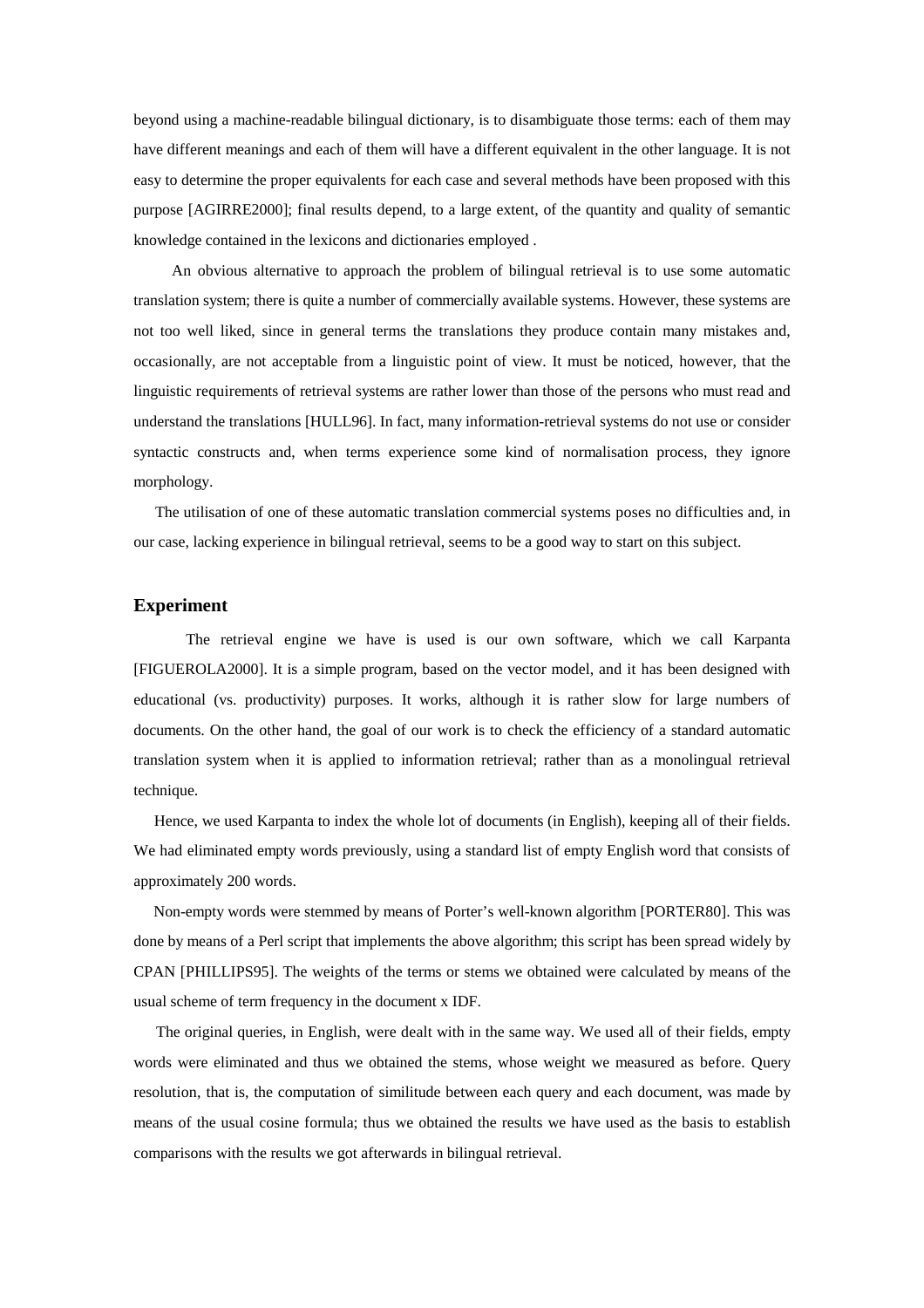Spanish queries were translated into English by means of an automatic translation system. Actually, we tried various commercial systems: Systran, Power Translation Pro, Spanish Assistant. Although most automatic translation systems allow for some kind of context adequacy and training, using such things as specific lexicons, translation memories etc., we did not use any of these possibilities. In the case of Systran, we actually used the web-accessible version [SYSTRAN2000]. All the systems we tried produced rather similar translations; they also tended to produce remarkably similar errors. We finally gave the nod to Systrans, since it seems to have better capabilities when recognising proper nouns; besides, it is better at translating them, when at all possible.

 The translations thus obtained were processed in the same way as the original queries in English: elimination of empty words, stemming, computation of weights and calculation of similitude with each document.

 A comparison between the stems produced for each of these translations and those produced by the original queries in English shows the divergences. If we compare a list of the stems we obtained by means of the original queries in English with those obtained in translations, we observe that an average of 28% are different. This does not mean they are necessarily incorrect since in some cases the translations may have used synonymous or semantically equivalent terms.



**Bilingual Retrieval Spanish-English**